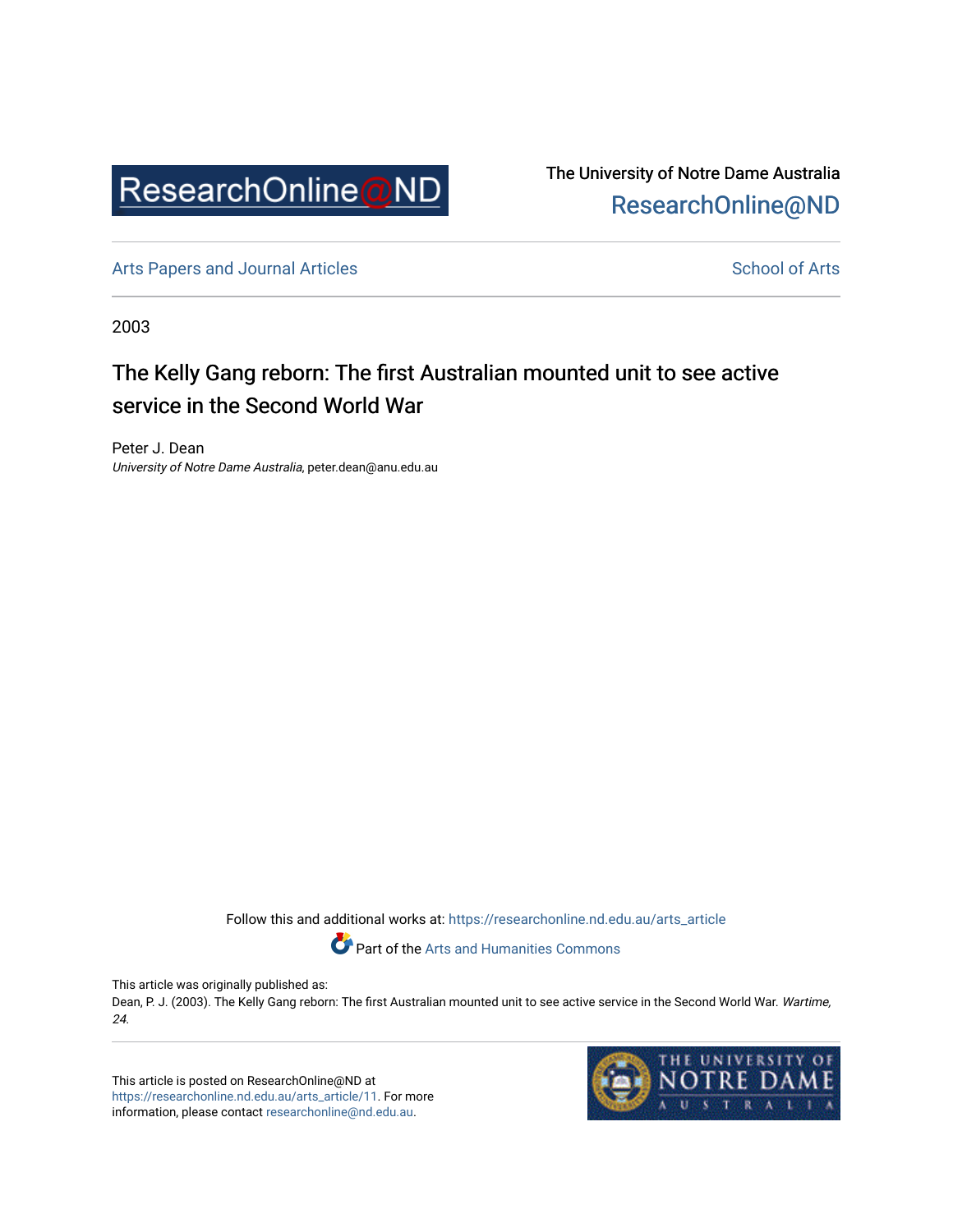## **The Kelly Gang reborn**

The first Australian mounted unit to see active service in the Second World War.

By Peter J Dean

 In the pre-dawn chill the sentries shifted in their positions and stared at the rocky hills and mountains beyond their position. The camp stirred to the familiar smell of horse feed and the jingle of a bridle as the men, adorned in their distinctive slouch hats, prepared for their early morning patrol. Before them lay the vast expanse of the Middle East. The desert, rock and sands of Syria.

The Middle East; desert, sand, horses and slouch hats invokes the images of the triumphant Australian Light Horse of World War One. It brings to mind images and memories such as the charge at Beersheba and the ride to Damascus. But this was not 1918, but 1941. Most of the men who mounted these steady beasts had not been born as the Light Horse had conducted the last great mounted campaign in military history. In the intervening years the horse had given way to sounds and throbs of diesel engines, to armoured plate and the crack of high velocity cannon. So what were these Australian horsemen doing in Syria, a generation on from the Light Horse and light years on in technology?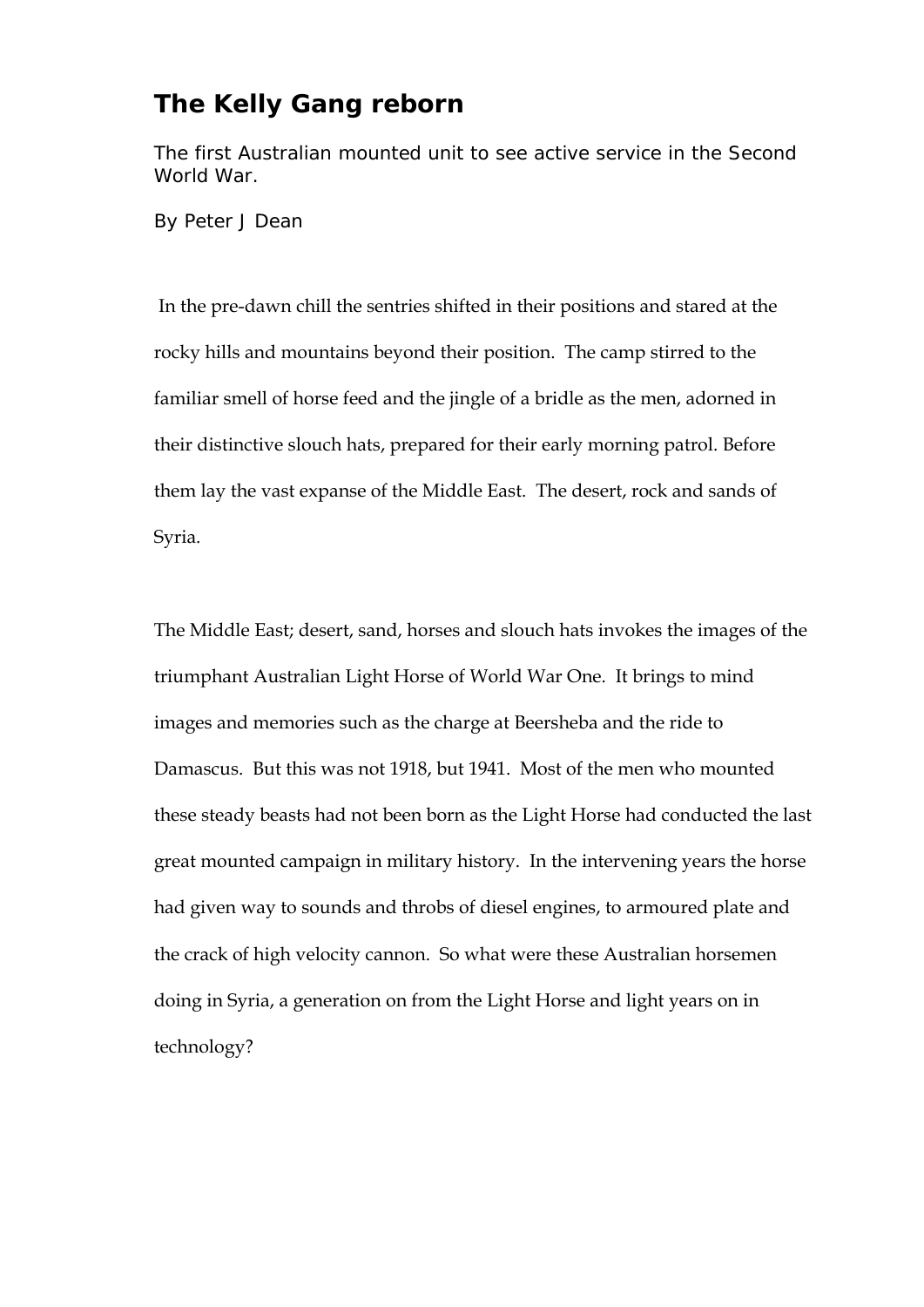The "Kelly Gang" as this Light Horse troop came to be known was the first mounted Australian unit to see active service in the Second World War. They formed part of the 7<sup>th</sup> Australian Division AIF (2 Brigades) under the command of Major-General John Lavarack who were responsible for the coastal and central sectors of the British invasion of Vichy French held Syria.

Although vastly outnumbered and outgunned by the opposing Vichy French forces the operations that commenced on 6 June, 1941 were initially successful. By the 14 June the Australians had reached the line of Sidon –Jezzine-Merdajayoun. The French command reacted by assembling their superior armoured forces to counter-attack the advancing Australian units. The coastal thrust was brought to a standstill and Merdajayoun recaptured.

The Australian forces around Merdajayoun had been weak and a continued Vichy French advance in this sector threatened to cut the Australian line of communications. Major General Lavarack ordered Brigadier F.H. Berryman, the 7th Division's artillery commander (CRA), to recapture Merdajayoun. 'Berryforce' as it became known included a number of infantry and artillery units and the bulk of the 6<sup>th</sup> (mechanised) Cavalry Regiment AIF.

Berryman's force battled hard to retake the town, but not even the bravery of Lieutenant Roden Cutler VC could inspire the Australian troops to over come the superior French forces. While 'Berryforce' hammered away at Merdajayoun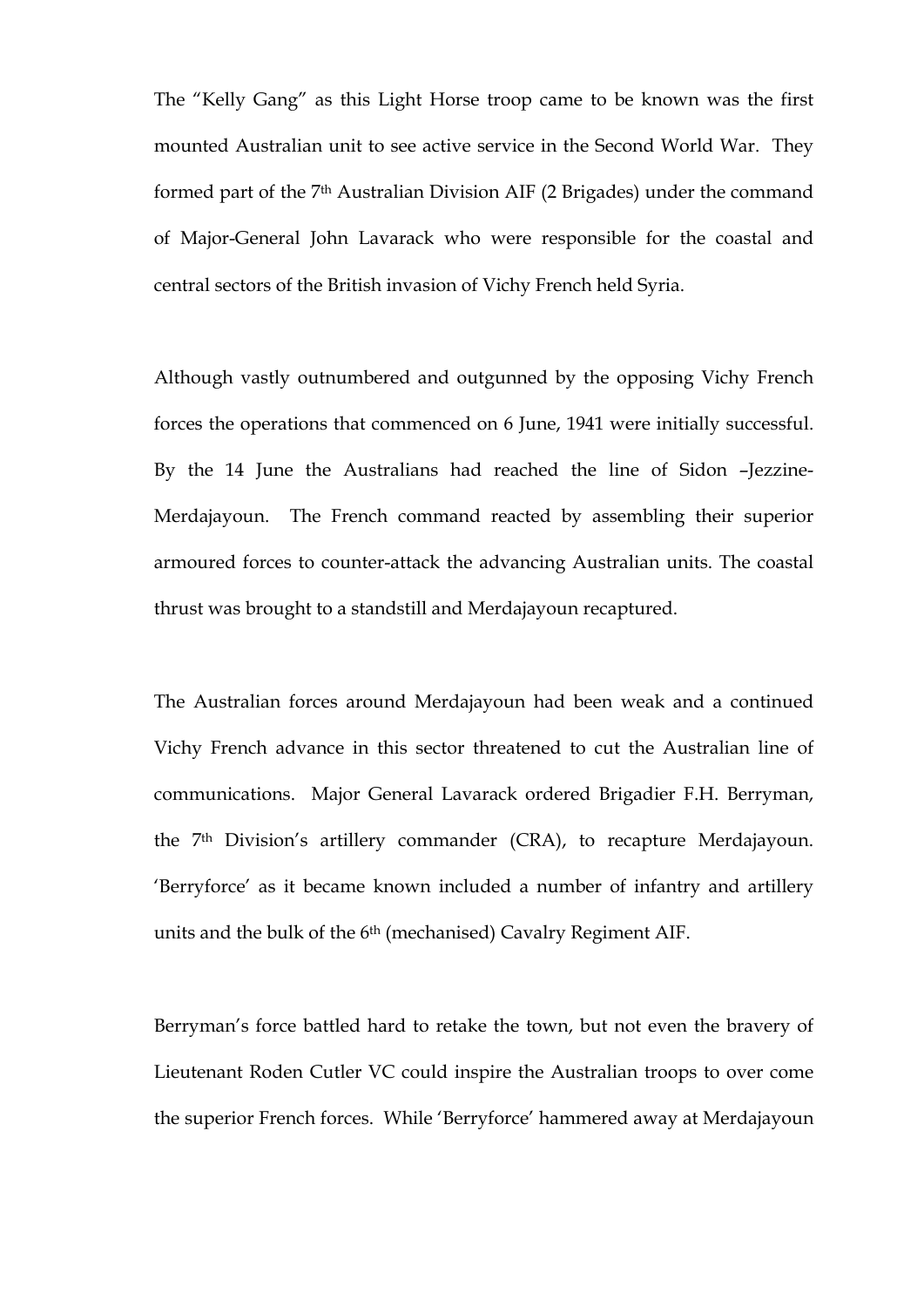the Brigadier was becoming increasing worried about his right flank. Although impassable to armoured vehicles the French were making considerable use of their large numbers of cavalry in the rocky and mountainous terrain to harass the Australian positions.

To solve this problem Berryman decided to make use of the large number of French cavalry horses captured by the 2/33rd Battalion AIF. On the 22nd Brigadier Berryman informed Lieutenant Colonel D. Macarthur Onslow that his 6th Cavalry regiment was to form a horse troop to be used for flank security and outpost duty. Macarthur-Onslow selected C Squadron, many of who's personnel were immobilised due to the Regiment's losses in light tanks and carriers, to provide the personnel. The troop was officially activated 1500hrs and allocated on the unofficial code list as 'Kelly'. By 1900hrs it was simply known throughout the Regiment as the 'Kelly Gang'.

The Officer Commanding (OC) of C Squadron, Lieutenant Burt appointed Lieutenant A.B. Millard and Lieutenant C.A. Wade as the troop commanders and soon after the officers and men set about their work. The regiment had good foundations to draw upon for the horse troop. Being formed in 1939 in the rural areas of NSW many of its members had served in the pre-war Light Horse Militia regiments and many were the sons of World War I Light horsemen. They had been raised and trained as a mechanised cavalry regiment, but the men took to their task with enthusiasm and a great deal of improvisation. Sgt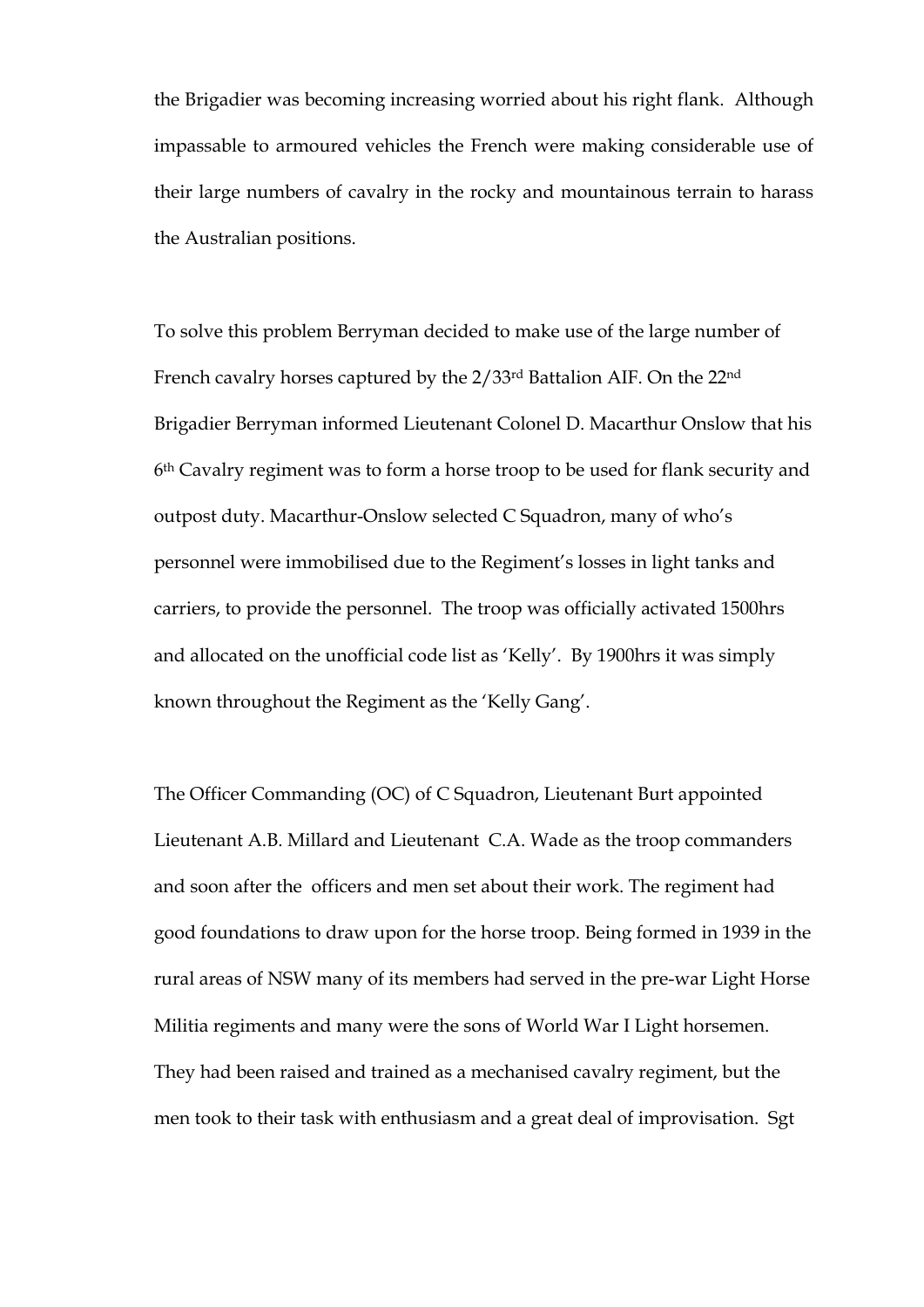Esler, the regimental cook became the Squadron Sargent-Major, Sargent Mechanic J.A. Wood became the troop farrier and Trooper A. Bell, normally a gunner, became the vet surgeon.

The "Kelly Gang" was organised into a Troop HQ and HQ section, four horse sections of eight men under the command of a sergeant or corporal, and a wireless Bren gun carrier for radio retransmission. The "Gangs" original 18 members were formed at the village of Dan and that night moved to a flank position at Bnerqi to begin operations.

The men found the horses well trained and in excellent condition, but the French saddlery uncomfortable and in poor condition. To remedy this the enterprising Lieutenant Burt went to Sarafrand in search of equipment from a near by British cavalry regiment, the North Somerset Yeomanry. Burt was not received enthusiastically by the British cavalry, being promptly escorted from their lines and only after an appeal to the Regiments senior officers did Burt over come the Yeomanry adjutant's outrage and make his way back to camp with all the equipment that he could carry.

From 23 June to 3 July armed with rifles and Bren's the "Kelly Gang" roamed the hills to the east of Khaim. Here they carried out patrols in the area encompassing Bmeriq-Hamane-Kafr Chebba-Mazraat. There was plenty of work and action for the men as they cleared the local villages and patrolled the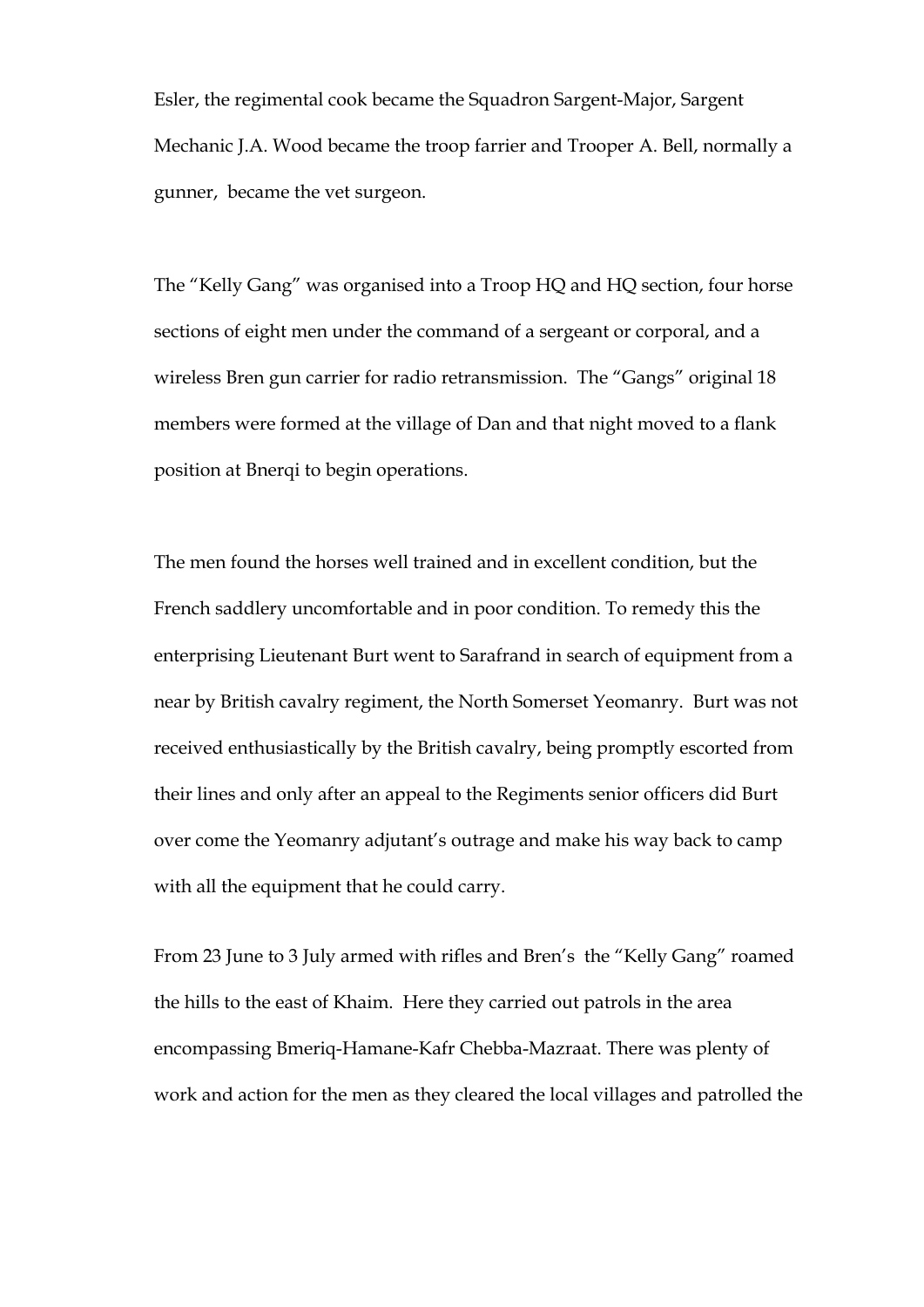surrounding hills. On three separate occasions they came under heavy and sustained enemy fire at Hamane and were forced to withdraw.

The Kelly Gang's task was not an easy one. During this operation they gathered information, including the location of enemy artillery positions, that was invaluable to Brigadier Berryman and the forces attacking Merdajayoun. In addition they provided flank protection to the Australian forces and prevented French patrols from discovering the Australian strength and dispositions. These patrols were carried out in terrain that was so difficult that, at times, the horses had to be left behind and patrols continued on foot.

By the 24 June 'Berryforce' had retaken Merdajayoun and the fighting continued into the hills to the north. On 29 June Lavarack, elevated to corps command and control of the operations in Syria reallocated his forces and the British North Somerset Yeomanry relieved the Kelly Gang on 3 July. The Australian command, realising the benefits the Horse Troop gave to Brigadier Berryman's forces, decided not to disbanded this rather unorthodox and temporary. The Kelly Gang were subsequently moved join A Squadron, 6<sup>th</sup> Cavalry Regiment in the coastal region of Syria, a trek of over 70 miles, and tasked to continue its patrolling and flank protection for the Australian forces. In this new patrol area the Kelly Gang were faced with a number of difficulties. The terrain proved to be even more difficult than the hills surrounding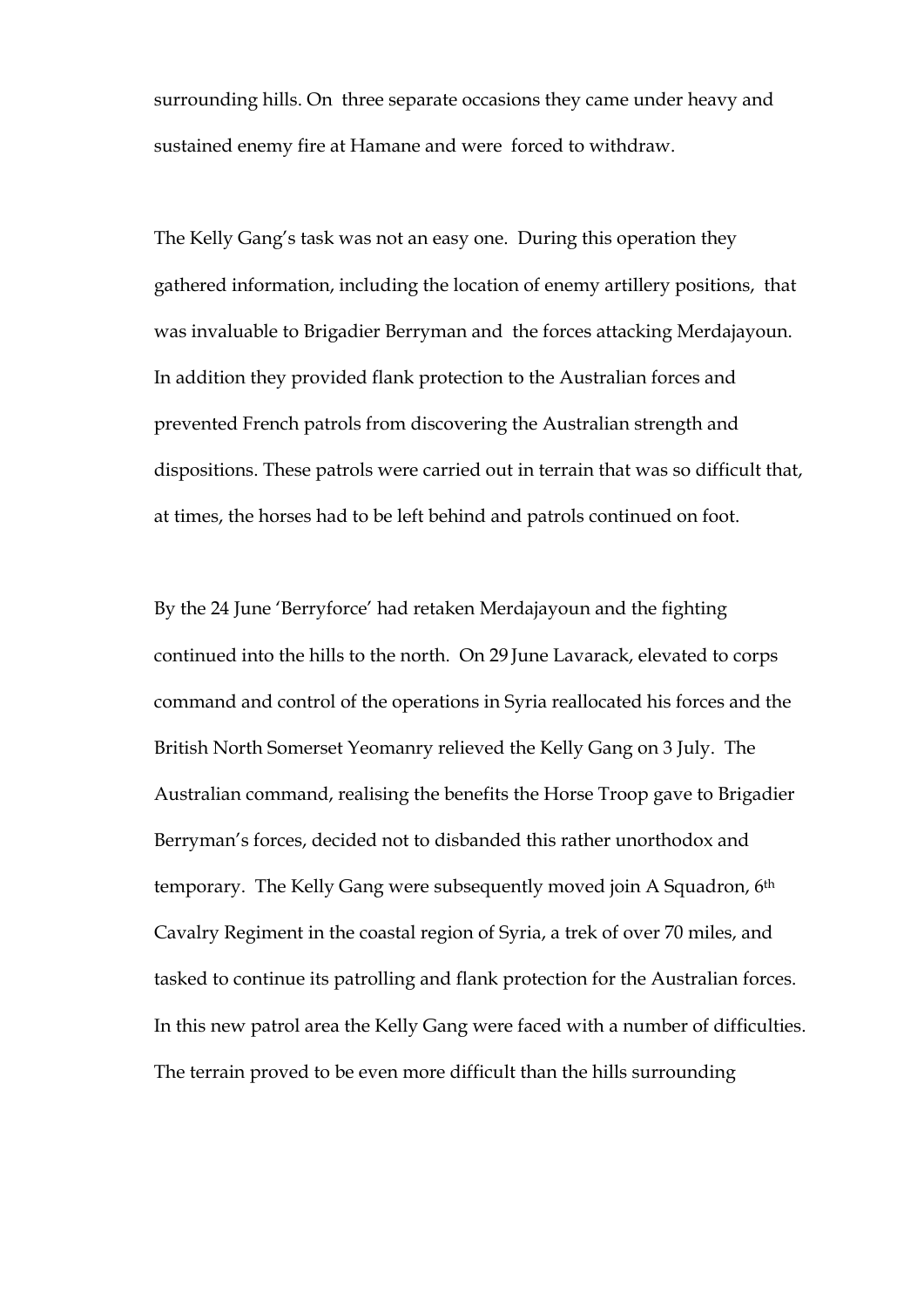Merdajayoun and were also faced with the recurring problem of supplying water for their mounts.

During the final advances of the campaign the Kelly Gang became increasingly active in providing support and protection parties for the artillery forward observation teams. On one such occasion after spotting enemy artillery positions from Ain el Hour the troop escorted the artillery team forward over very difficult terrain to help silence the guns with counter battery fire.

The operations in Syria drew to a successful conclusion on 13 July, 1941 and the Kelly Gang moved to Foster Taata and was disbanded the following day. It is difficult to judge the full impact that this small unit had on the Australian operations in Syria, however they admirably and professionally carried out a difficult task under trying conditions. They were formed at short notice and due to a lack of formal training were forced to improvise doctrine, organization and operational procedures. Brigadier Berryman commented that the "activities of the Kelly Gang on the flanks were more important than we knew at the time.", while the CO of the 6<sup>th</sup> Cavalry Regiment, Lt-Colonel Macarthur-Onslow, declared that he could not "speak too highly of the personnel and their versatility…[the] long hours of ridding in most difficult country, the nights broken by shelling coupled with the general uncertainty of enemy night activity had made their task most trying…they lived up to the Regt's[sic] reputation of being able to adapt…"